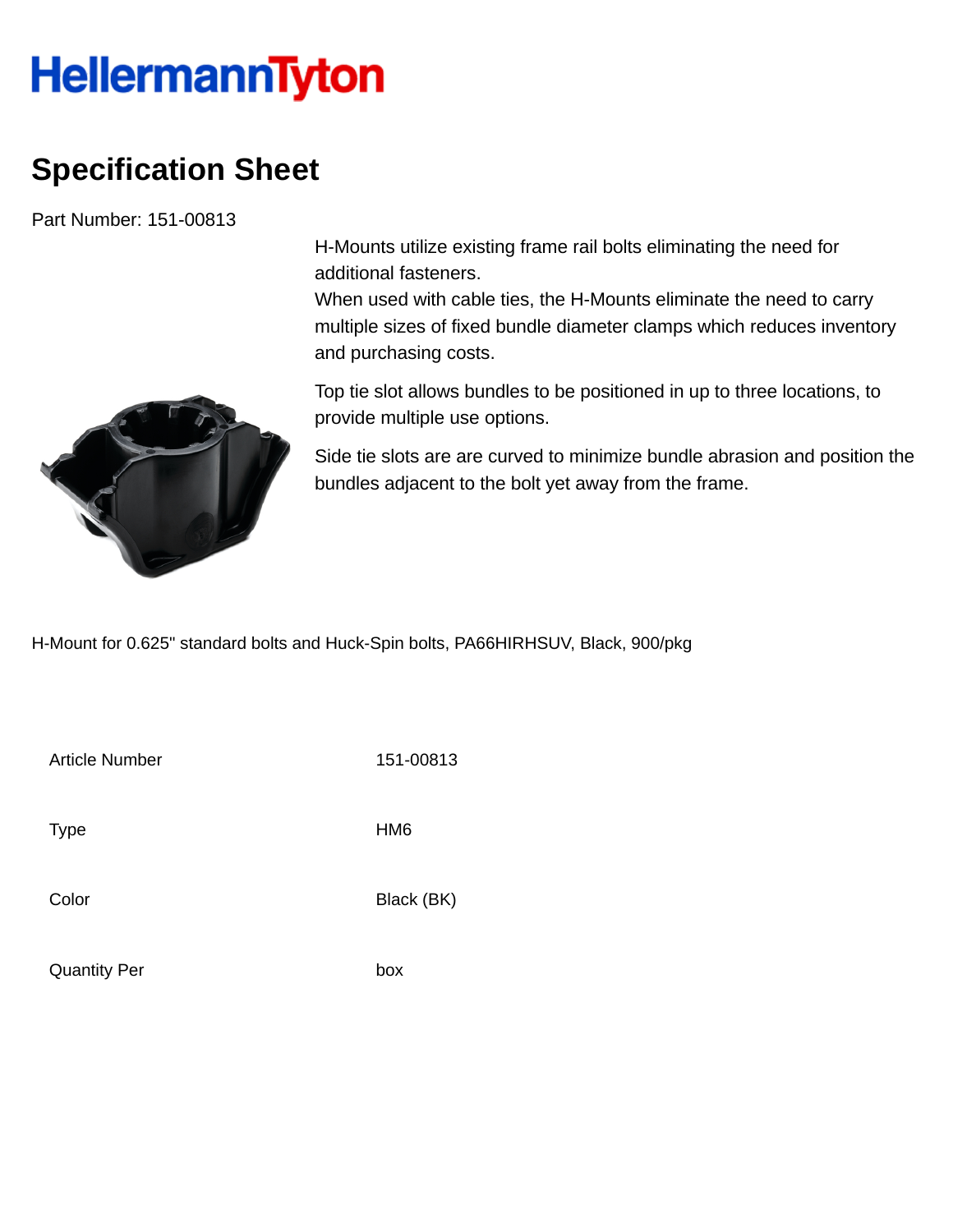| <b>Product Description</b>     | HellermannTyton H-Mounts offer a secure bundling solution that<br>utilizes existing frame rail bolts which reduces component costs and<br>improves installation time. The H-mounts have three bundle mounting<br>locations each accommodating ties up to 1/2" wide. H-Mounts fasten<br>with three bolt sizes: 1/2", 5/8", and 3/4". The top tie slot allows the<br>bundle to be positioned directly over the bolt. The two curved tie slots<br>on the sides position the bundles adjacent to the bolt yet away from<br>the frame. |
|--------------------------------|-----------------------------------------------------------------------------------------------------------------------------------------------------------------------------------------------------------------------------------------------------------------------------------------------------------------------------------------------------------------------------------------------------------------------------------------------------------------------------------------------------------------------------------|
| <b>Short Description</b>       | H-Mount for 0.625" standard bolts and Huck-Spin bolts,<br>PA66HIRHSUV, Black, 900/pkg                                                                                                                                                                                                                                                                                                                                                                                                                                             |
| <b>Global Part Name</b>        | HM6-PA66HIRHSUV-BK                                                                                                                                                                                                                                                                                                                                                                                                                                                                                                                |
|                                |                                                                                                                                                                                                                                                                                                                                                                                                                                                                                                                                   |
| Length L (Imperial)            | 1.97                                                                                                                                                                                                                                                                                                                                                                                                                                                                                                                              |
| Length L (Metric)              | 50.0                                                                                                                                                                                                                                                                                                                                                                                                                                                                                                                              |
| <b>Fixation Method</b>         | thread-bolt                                                                                                                                                                                                                                                                                                                                                                                                                                                                                                                       |
| Width W (Imperial)             | 1.02                                                                                                                                                                                                                                                                                                                                                                                                                                                                                                                              |
| Width W (Metric)               | 25.98                                                                                                                                                                                                                                                                                                                                                                                                                                                                                                                             |
| Height H (Imperial)            | 1.10                                                                                                                                                                                                                                                                                                                                                                                                                                                                                                                              |
| Height H (Metric)              | 28.0                                                                                                                                                                                                                                                                                                                                                                                                                                                                                                                              |
| Cable Tie Width Max (Imperial) | 0.052                                                                                                                                                                                                                                                                                                                                                                                                                                                                                                                             |
| Cable Tie Width Max (Metric)   | 13.2                                                                                                                                                                                                                                                                                                                                                                                                                                                                                                                              |
| <b>Bolt Size</b>               | $5/8$ "                                                                                                                                                                                                                                                                                                                                                                                                                                                                                                                           |